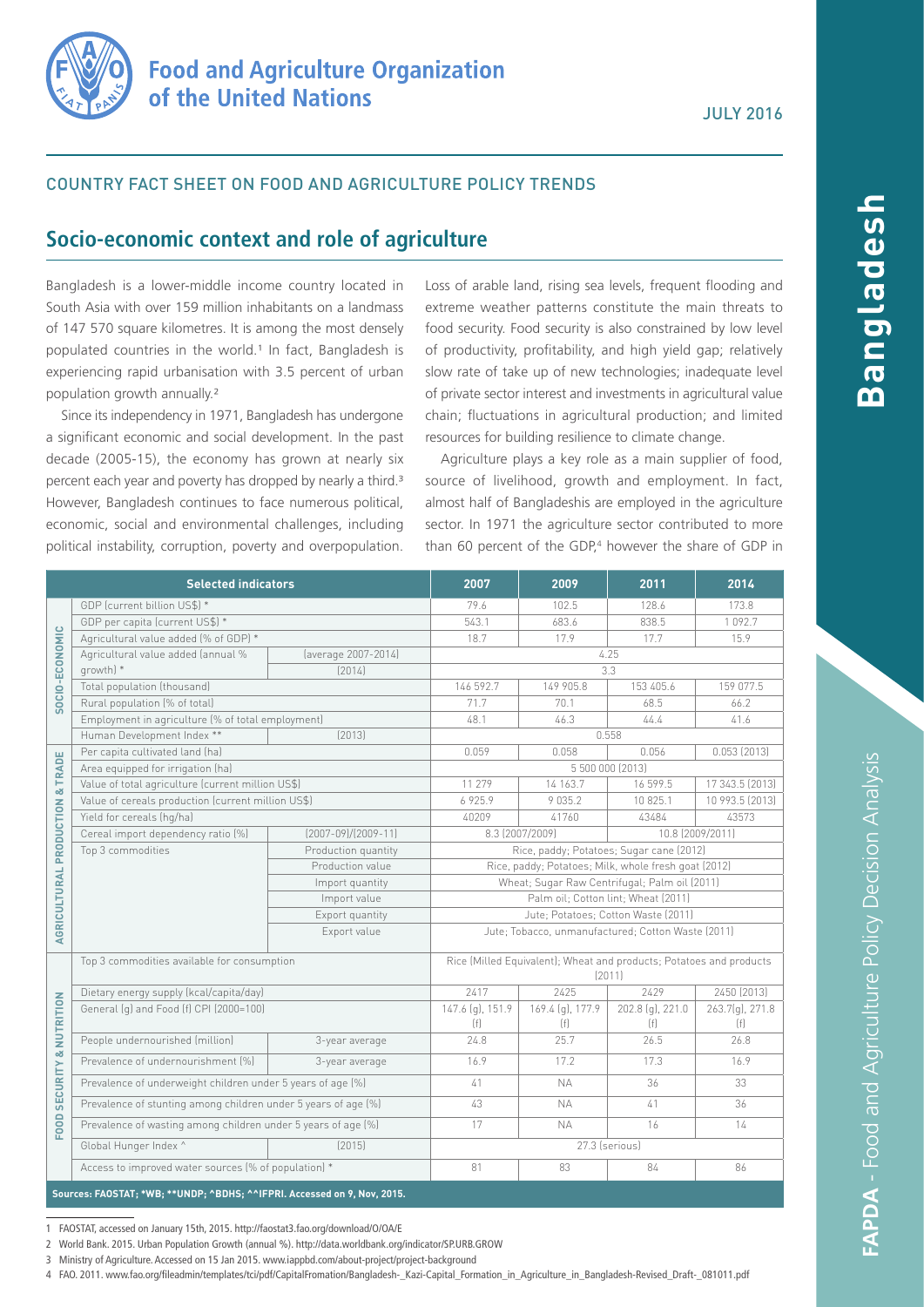agriculture has declined sharply over the years as part of the structural transformation process of development. This declining trend in growth of the agriculture sector is mainly attributed to a gradual loss of cultivable land, adoption and dissemination of new technology, and lack of sufficient support for agricultural research and training in the country.<sup>5</sup> Rice is the dominant crop, covering 75 percent of cropped areas and representing 70 percent of the value of crop output. Since 1971, production of rice has scaled up from 10 million tonnes to over 34.5 million tonnes in 2014-15,

which has led to achieving rice self-sufficiency in 2012.<sup>6</sup>

Bangladesh reached the Millennium Development Goal 1 (MDG) of halving the proportion of people living below the poverty line (from 57 percent in 1991 to 29.0 percent in 2012) thanks to the enactment of the comprehensive National Food Policy framework adopted in the mid-2000s.<sup>7</sup> However, nutritional status of the population remains poor and micronutrient deficiencies persist, driving high rates of anaemia in women and children.

## **1. Government objectives in agriculture, food and nutrition security**

The Government of Bangladesh (GoB) adopted in 2007 a long-term development strategy (**Vision 2021**), which aims at transforming Bangladesh into a middle-income country by 2021. The implementation of Vision 2021 is being achieved through the **National Perspective Plan (2010-2021)**. In both documents, the GoB has prioritized the attainment of self-sufficiency in food grain production and the achievement of nutritional requirement by 2021. Vision 2021 is being implemented through medium term plans of 5 years. The **Sixth Five-Year Plan (6FYP 2011-2015)** aimed at raising agricultural productivity, fostering diversification and boosting rural infrastructure<sup>8</sup> has been superseded by the **Seventh Five Year Plan (7FYP 2016-20)**, which has been approved by the end of 2015 and focuses on developing the crop sub-sector to raise rural income and generate employment opportunities for poor rural people.9 The development vision for agriculture under the 7FYP aims at ensuring food and nutritional security, sustainable intensification and diversification of climate resilient agricultural production with increased commercialization and livelihood improvement through technological innovations and use, and linking farming community with markets, both national and international.

The GoB adopted also the **National Sustainable Development Strategy (NSDS 2010-21)**, which identifies strategic priority areas (sustained economic growth, development of priority sectors, social security and protection, environment, natural resources and disaster management) along with cross-cutting areas (disaster risk reduction and climate, good governance and gender) with a view to achieving the strategic vision and addressing long-term sustainability of productive resources.

Beside the 7FYP, the key guiding document for the development of the agriculture sector is the **National Agriculture Policy** 

**(NAP 2013)**, which aims to improve food and nutrition security for all and the quality of life for rural people through increased productivity and agricultural diversification. The **National Food Policy (NFP 2006)** mainly targeting women and children, aims to enhance purchasing power to increase access to food and to ensure adequate nutrition for all.<sup>10</sup> NFP strongly acknowledges that adequate food availability, though admittedly necessary, is not a sufficient condition for ensuring food security and that ensuring food security requires a major effort aimed at enhancing access to food and subsequent utilization of food for nutrition by the poor and distressed households. In order to implement the NFP, the GoB adopted a **Plan of Action (NFP-PoA, 2008-2015)** which provides a programmatic guidance for the implementation of the NFP; identifies 26 strategic areas of interventions and more than 300 action agenda; identifies responsible actors (government and nongovernment) and suggests a set of priority targets and indicators for monitoring progress. Subsequently, the GoB adopted the **Country Investment Plan for Agriculture, Food Security and Nutrition (CIP, 2011-2015)**, which plans and identifies 12 invest programmes to ensure implementation of the NFP PoA; mobilizes additional funds, including from external sources such as the L'Aquila Food Security Initiative; monitors, evaluates investments in agriculture, food security and nutrition. The GoB has also drafted the **National Agricultural Extension Policy (2015)** for providing integrated agricultural extension service of Department of Agriculture Extension, Department of Fisheries, Department of Livestock and Department of Forestry under one umbrella through "National Agriculture Extension System (NAES)". Besides that, the digitized (e-agriculture) extension service promotes to assist farmers provisioning valuable information, integrated pest

<sup>5</sup> U. Onneshan. 2014. Recent Trends of Growth in Agriculture, Industry and Power. Bangladesh Economic Update March 2014. [http://unnayan.org/reports/meu/MEU\\_March\\_2014/Final%20](http://unnayan.org/reports/meu/MEU_March_2014/Final%20MEU(Edited)_29%20March14.pdf) [MEU\(Edited\)\\_29%20March14.pdf](http://unnayan.org/reports/meu/MEU_March_2014/Final%20MEU(Edited)_29%20March14.pdf)

<sup>6</sup> USDA Foreign Agricultural Service. 2015. Grain and Feed Annual. [http://gain.fas.US\\$a.gov/Recent%20GAIN%20Publications/Grain%20and%20Feed%20Annual\\_Dhaka\\_Bangla](http://gain.fas.US$a.gov/Recent%20GAIN%20Publications/Grain%20and%20Feed%20Annual_Dhaka_Bangladesh_5-5-2015.pdf)[desh\\_5-5-2015.pdf](http://gain.fas.US$a.gov/Recent%20GAIN%20Publications/Grain%20and%20Feed%20Annual_Dhaka_Bangladesh_5-5-2015.pdf)

<sup>7</sup> United Nations. 2015. The Millennium Development Goals Report. MDG Progress Report 2015 ([www.plancomm.gov.bd/mdg-progress-report-2015](http://www.plancomm.gov.bd/mdg-progress-report-2015))

<sup>8</sup> Planning Commission of Bangladesh. 2013. [www.plancomm.gov.bd/wp-content/uploads/2013/09/SFYP\\_Part-2.pdf](http://www.plancomm.gov.bd/wp-content/uploads/2013/09/SFYP_Part-2.pdf ) 

<sup>9</sup> FAOLEX. 2015.

<sup>10</sup> Ministry of Food and Disaster Management of Bangladesh. 2008. National Food Policy Plan of Action (2008-2015). [www.gafspfund.org/sites/gafspfund.org/files/Documents/NationalFoodPol](http://www.gafspfund.org/sites/gafspfund.org/files/Documents/NationalFoodPolicyPlanofActionFINAL.pdf )[icyPlanofActionFINAL.pdf](http://www.gafspfund.org/sites/gafspfund.org/files/Documents/NationalFoodPolicyPlanofActionFINAL.pdf )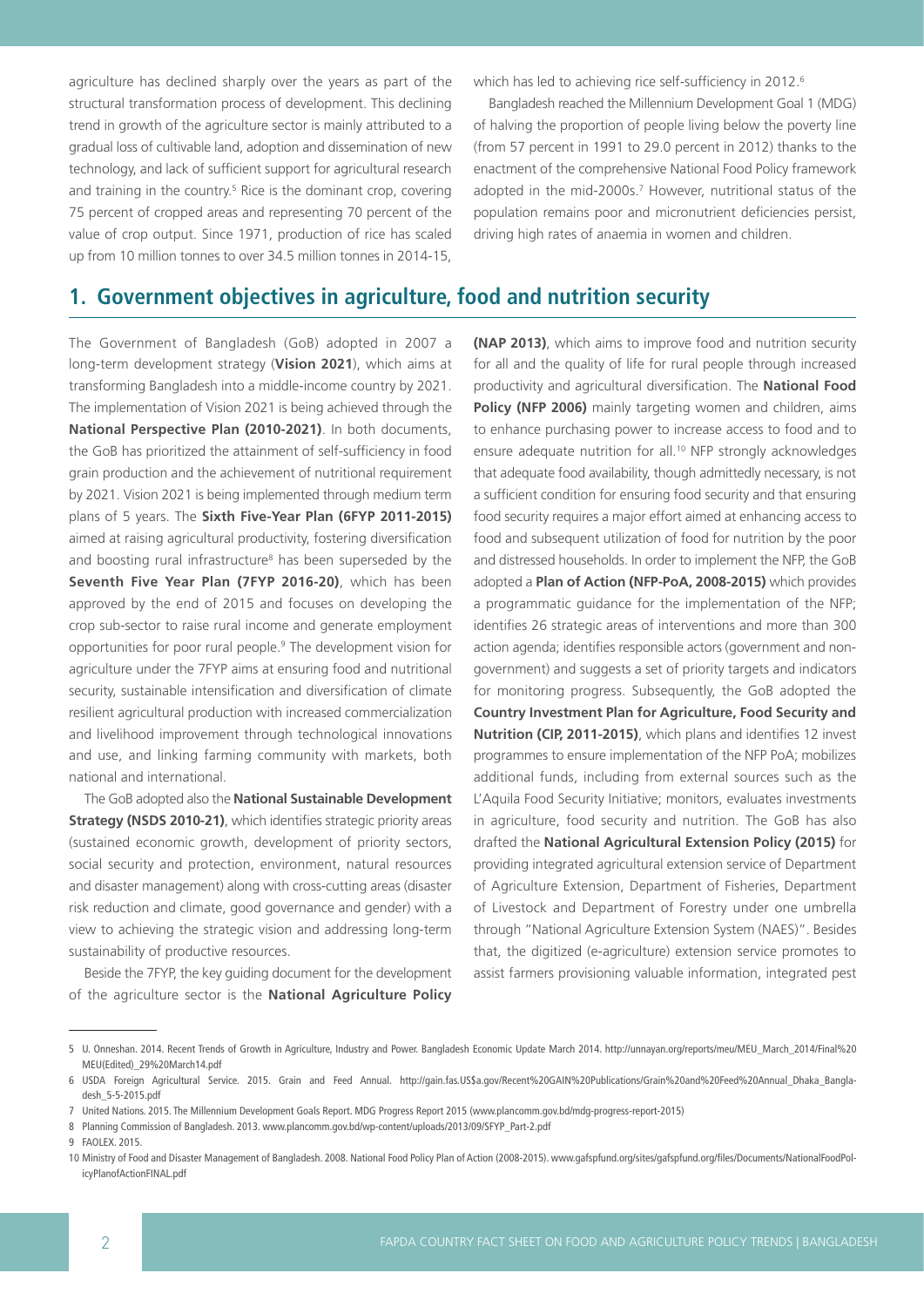management control and provided active discouragement of damaging and hazardous agriculture practiced by the farmers.

With regard to social protection and nutrition, government's main strategy is formulated in the *Strategic Plan for Health, Population and Nutrition Sector Development Programme*  **(HPNSDP 2011-2016)**. In 2015, the GoB adopted the **Nutrition Policy (2015)**, which envisions food security and food safety and optimal nutrition throughout lifecycle of all citizens, especially for vulnerable populations. It aims at enhancing dietary diversity and optimum quality and quantity of diet for all. Furthermore, in 2015, the GoB approved the **National Social Security Strategy (NSSS)**, which encompasses existing safety nets, employment policies and social insurance.11

# **2. Trends in key policy decisions (2007 to 2015)**

## **2.1 Producer-oriented policy decisions**

During the past three decades, the self-sufficiency perspective in rice has become dominant in the food security and agricultural policy context of the country. Therefore, the GoB is directly assisting farmers by enhancing the use of inputs, increasing credit facilities and guaranteeing support prices through public procurement.

#### **Increasing fertilizer's subsidies**

In the past years, a special focus has been placed on fertilizers. In 2010, the GoB introduced the *Agriculture Input Assistance Card programme*. Through this programme, farmers are being given a smart card that allows them to open a bank account through which they directly receive cash to buy inputs. The trend in fertilizers' subsidy has been constantly increasing from 35 (US\$ 503 million) in 2007-08 to 119 billion Taka (US\$ 1 billion) in 2012- 13.12 However, in 2013-14 subsidy to fertilizers has decreased by 28 percent, accounting 86 billion Taka (US\$ 1 billion).13 In 2014- 15, the government subsidy on fertilizers accounts for about 2.2 percent of total public expenditure. Part of this budget finances increasing imports of urea, to boost domestic production, which has decreased severely during the last years.

#### **Increasing credit provision to smallholder farmers**

The GoB provides agricultural loans for smallholder farmers. In fact, credit disbursement in the agriculture sector has been one of the preferred instruments of the government to face the global financial crisis in 2010 and the previous food crisis. Public and private commercial banks increased the agriculture credit disbursement target to US\$ 1.4 billion for FY 2008-09, 13 percent higher than the previous year. Subsequently, in order to enhance agricultural production and diversification, the GoB has encouraged banks to expand farm loans (agricultural loans are around 6 percent of total loans) through the Bank of Bangladesh, which issued directives to commercial banks to meet the working capital needs of small farmers making it mandatory for every bank to deliver agricultural loans. The GoB also reduced the interest rate

from 8 to 2 percent for loan disbursement for the production of pulses, oil-seeds and spices during 2007-2014. According to the Ministry of Finance, the Bangladesh Bank aims to distribute Taka 164 billion (US\$ 2 billion) as agriculture and rural credit in FY 2015-16, 5.47 percent higher than in FY 2014-15.

#### **Sustained price stabilization and domestic procurement**

The GoB maintains public food stocks with two goals: to provide price and profit incentives to farmers and food to all consumers (see Consumer Section below).14 With regard to the first objective, the GoB participates in a *Domestic Procurement Programme* since the late 1970s, through which it purchases grain (rice, paddy and wheat) from the open market in order to stabilize prices for farmers. Procurement target has been constantly increasing over the last years. Food-grain storage capacity has increased by 20 percent from 2007-08 to 2013-14, achieving 1.79 million tonnes in 2013-14 and reaching the target set in 2010 of 2.2 million tonnes in 2015. According to current projections, storage capacity will continue to expand over the next few years, reaching about 2.6 million tonnes by 2020. According to National Social Security Strategy, the increasing expansion of food-grain storage capacity indicates that public stocks will be leveraged for emergency programmes and food transfers will be integrated with cash transfers.

#### **Promoting food and agricultural diversification**

One of the major objectives of the 7FYP (2016-20) is to ensure that the country's agricultural sector is profitable, sustainable and competitive through the promotion of agricultural diversification. Attaining crop diversification is crucial for increasing productivity, for ensuring human nutritional security, maintaining soil health and increasing cropping intensity, employment and the income of farmers. The National Agricultural Policy (2013) aims at promoting diversification by increasing space and production of other crops, e.g. potato, pulses, oilseeds, vegetables, fruits and spices, under the *Crop Diversification Programme*, which will gradually be extended. In order to intensify agriculture

<sup>11</sup> The NSS was drafted as the National Social Protection Strategy.

<sup>12</sup> Ministry of Food. 2015. Monitoring Report 2015.

<sup>13</sup> Ibid.

<sup>14</sup> IFPRI. 2014. Political Economy of State Interventions in the Bangladesh Food-grain Sector. [http://reliefweb.int/sites/reliefweb.int/files/resources/ifpridp01404.pdf](http://reliefweb.int/sites/reliefweb.int/files/resources/ifpridp01404.pdf )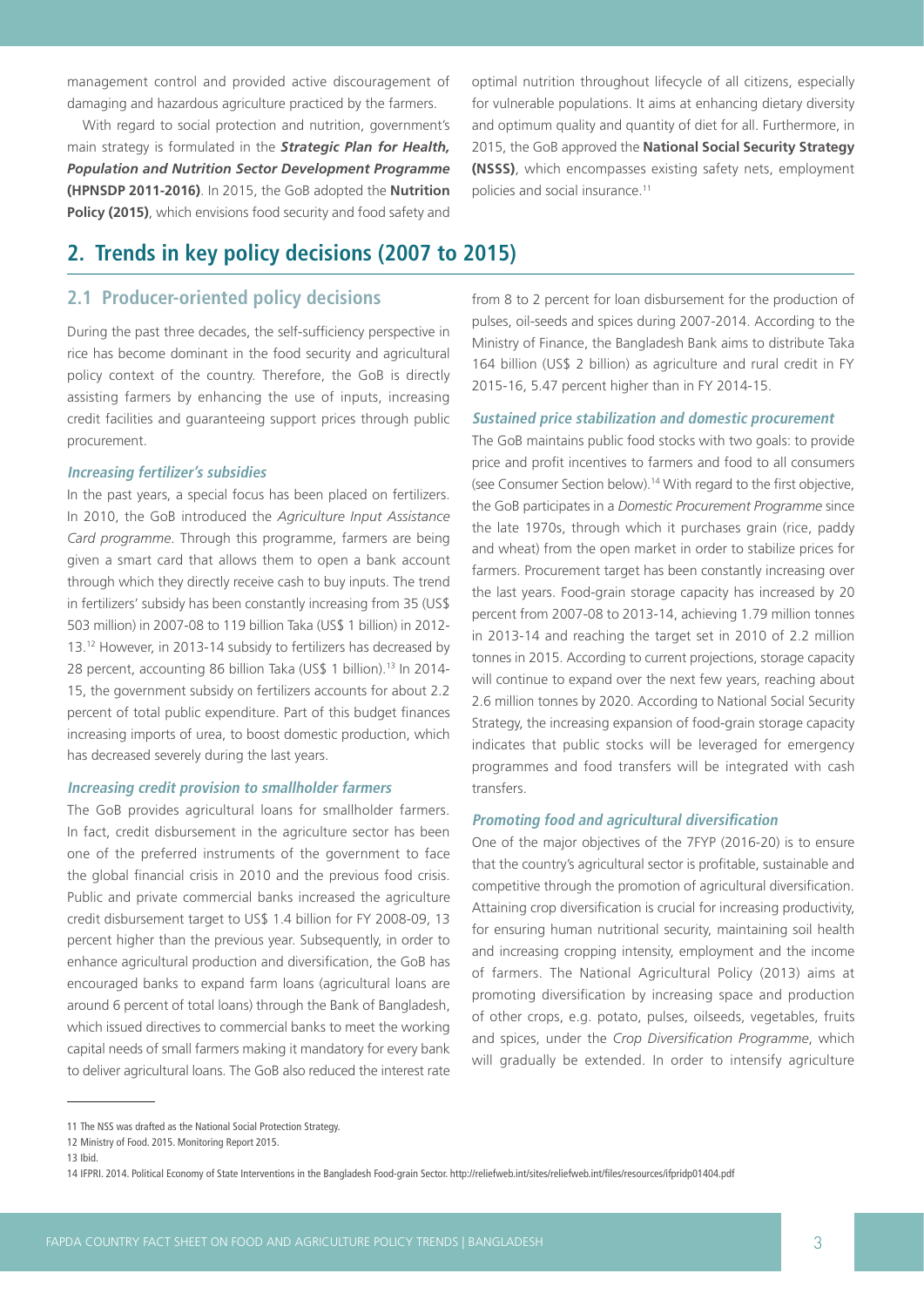

One of the major objectives of the 7FYP (2016-20) is to ensure that the country's agricultural sector is profitable, sustainable and competitive through the promotion of agricultural diversification. Attaining crop diversification is crucial for increasing productivity, for ensuring human nutritional security, maintaining soil health and increasing cropping intensity, employment and the income of farmers.

diversification, the National Food Policy Plan of Action aims at boosting livestock production. Diversified agriculture that supplements crop production with livestock production would be crucial for increasing dietary diversity and stabilizing the micronutrient daily intake. The trend in production of livestock commodities have been steadily increasing from 2007-08 to 2013-14. With regard to the livestock sector, the GoB developed the National Livestock Development Policy in 2007, which aimed at accelerating economic growth by reducing rural poverty. The major objective of the policy was the promotion of sustainable improvement in productivity of milk, meat and egg production, including processing and value addition. However, the governing regulatory framework for livestock is the National Livestock Extension Policy (2013), which mainly focuses on veterinary public health and food safety issues, producers' organizations, extension services, linkages among research and extension, and smallholder livestock farming constraints. The fishery sector is also contributing to diversifying agriculture production and diets, in order to foster the development of the sector, the GoB adopted the National Fisheries Policy in 1998 whose objectives aimed at enhancing the fisheries resources and production; alleviating poverty through the creation of self-employment and improvement of socioeconomic conditions of the fishers; meeting the demand for animal protein; achieving economic growth and earning foreign currency by exporting fish and fisheries products.

### **2.2 Consumer-oriented policy decisions**

The GoB uses two broad approaches to increase access to food: short-term actions, which aim primarily at relieving immediate distress by directly transferring food or cash (known as social safety net programmes) and long-run policies, programmes and development projects aimed to raise incomes of the poor through employment generating activities. Although these initiatives started as early as mid-1970s, there has been a notable evolution over the years, such as the transformation from relief programmes to development programmes and the conversion of ration price subsidies to targeted food distribution and/or conditional cash transfers.<sup>15</sup>

### **Public food grain distribution system**

The largest safety net programmes in Bangladesh are food based. The GoB provides emergency relief during periods of natural disasters, alleviating chronic food insecurity through targeted food distributions and stabilizing the market price of food, especially rice. To achieve this and maintain food stocks, the GoB relies on procurement of rice and wheat from farmers and, when necessary, via import through government-to-government deals and import tenders issues. Food distribution is being implemented through two channels: the first, the non-monetized, which does not involve sales, but includes targeted safety net programmes and the other main channel, the subsidized food sales (Open Market Sales – OMS), which sells rice and wheat under the Public Food Grain Distribution System (PFDS). Distribution through OMS as proportion of total channelled Public Food Distribution System accounted 29 percent in 2013-14, therefore, it has increased from the previous year at 16 percent.<sup>16</sup> However, with regard to social safety nets (SSN), while the share of SSN spending in GDP has decreased in 2013-14 to 1.61 percent from 1.68 percent in 2012- 13, in 2014-15 the share of expenditure on SSN has increased reaching 2.3 percent. According to projections, the share of SSN spending in GDP will peak 2.7 percent in 2017-18.17

#### **Increased coverage of cash-for-work**

Bangladesh suffers from unemployment issues. Although the rate of unemployment averaged only 4.3 percent in 2014,<sup>18</sup> this is currently affecting particularly youth and women. To cope with this situation, the GoB is supporting a number of targeted foodfor-work and cash-for-work initiatives during the last decade. The main programmes are *Food-for-work* (FFW, 2004) and Test Relief (TR, 1975),<sup>19</sup> which distribute food grains as payment in labour-intensive public works programmes. In 2008, in response to the food crisis, the GoB also introduced a massive programme:

<sup>15</sup> Bangladesh Food Security Investment Forum. 2010. Income Growth, Safety Nets, and Public Food Distribution. [http://www.bids.org.bd/ifpri/income\\_growth5.pdf](http://www.bids.org.bd/ifpri/income_growth5.pdf) 16 Ministry of Food. 2015. Monitoring Report 2015.

<sup>17</sup> Ibid.

<sup>18</sup> World Bank. 2014. Unemployment. [http://data.worldbank.org/indicator/SL.UEM.TOTL.ZS/countries/BD?display=graph](http://data.worldbank.org/indicator/SL.UEM.TOTL.ZS/countries/BD?display=graph ) 

<sup>19</sup> ILO. [www.ilo.org/dyn/ilossi/ssimain.viewScheme?p\\_lang=en&p\\_geoaid=50&p\\_scheme\\_id=3173](http://www.ilo.org/dyn/ilossi/ssimain.viewScheme?p_lang=en&p_geoaid=50&p_scheme_id=3173)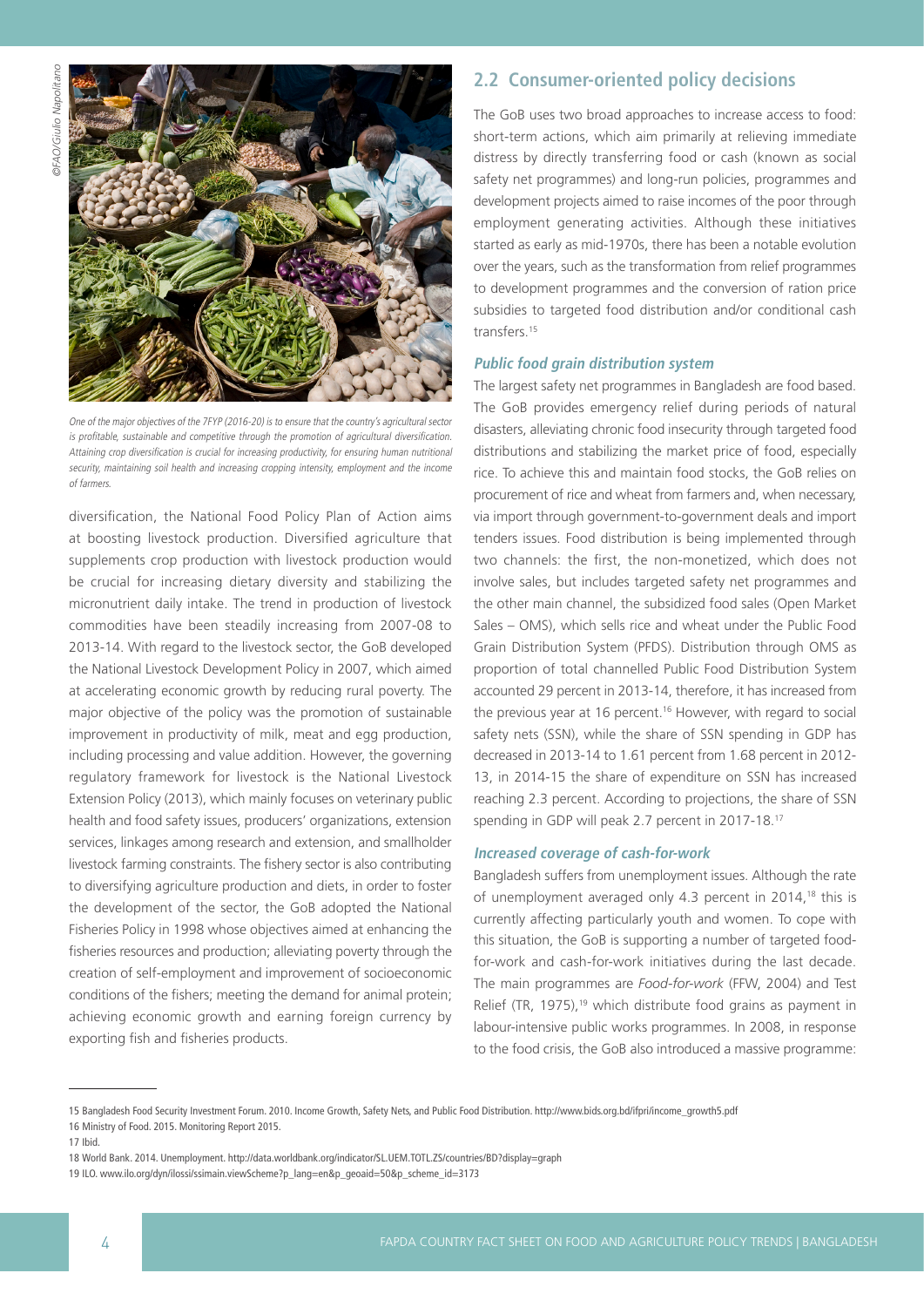*100-Days Employment Generation Programme* (100-DEGP), which covered all 64 districts and reached 2 million people.20 The main goal of this programme was to increase the purchasing power of rural people by providing employment during the lean season or by distributing cash to them in case of failure to provide employment. The GoB has increased the coverage of the DEGPP from 4.2 million in 2012-13 to 4.9 million beneficiaries in 2013- 14. From 2015, the new phase, called Strengthening *Women's Ability for Productive New Opportunities* (SWAPNO), will first be implemented in Kurigram, the poorest district in Bangladesh and then scaled up in other poor areas of the country.

### **Addressing maternal and child malnutrition**

Malnutrition in Bangladesh is mainly generated by low dietary diversity, with 70 percent of the diet comprised of cereals, inadequate protein and micronutrient intake.21 In 2007, the GoB adopted the National Strategy for Infant Young Child Feeding (2007) which aimed at enhancing breastfeeding and complementary feeding in children. In conjunction with the National Strategy for Anaemia Prevention and Control (2007) canalized iron supplementation, dietary improvement and food fortification, to control anaemia in children and women of reproductive age. In 2011, the National Nutrition Services (NNS) replaced the National Nutrition Programme (NNP) in an effort to mainstream nutrition as part of the HPNSDP (2011-16).<sup>22</sup> In 2011, the World Food Programme (WFP) implemented the "*School Feeding programme in Poverty-Prone Areas*", which is aimed at distributing micronutrientfortified energy biscuits to 1.2 million primary school children. This School Feeding Programme has been funded both by the GoB and WFP and, during 2015-16, it aims at assisting all 16.4 million primary school-going children.23 In order to eradicate malnutrition and facilitate national development, the GoB has also formulated the National Nutrition Policy (NNP, 2015) whose main objective is to improve the nutritional status of people through ensuring availability of adequate and safe food as well as the diversification of diets. The NNP adopts a multi-sectoral approach and nutrition is incorporated into agriculture extension, social protection and food security. As part of this new policy, two nutrition-related programmes have been launched and are being implemented in Bangladesh: nutrition specific/direct interventions and nutritionsensitive indirect interventions. Nutrition direct interventions are targeting children and aim at promoting breastfeeding during the first six months, etc. Conversely, indirect nutrition interventions



Malnutrition in Bangladesh is severely affecting women and children. In 2014, 36 percent of children under 5 were chronically undernourished. Additionally, nowadays, 30 percent of women are still chronically malnourished, especially lactating women and adolescent girls.

are aimed at promoting food-based dietary guidelines; increasing investments in nutrition-sensitive agriculture, etc.<sup>24</sup>

### **2.3 Trade- and market-oriented policy decisions**

Bangladesh went through a series of deregulation and agricultural trade liberalisation measures in the late 1980s and early 1990s, with an aim to increase agricultural productivity and achieve self-sufficiency in food grain production. Over the last few years, the country is diversifying its export base in terms of products and the market. In addition to the exports of main agricultural commodities such as shrimp, raw jute, jute goods, tea, frozen foods, the GoB has planned on boosting exports of non-traditional agricultural commodities.25

#### **Liberalized agricultural trade**

Trade liberalization has been one of the major policy reforms implemented by Bangladesh in the 1990s.<sup>26</sup> Major reforms in agricultural policy have included liberalization of input markets, substantial reduction and rationalisation of tariffs, removal of quantitative restrictions and setting macroeconomic measures such as adopting "Free Floating Exchange Rate" in 2003. Additionally, the range of products subject to import ban or restriction has been reduced substantially from as high as 752 in 1985-86 to only 26 in 2012-15.27 Bangladesh has no tariff quotas, seasonal tariffs, or variable import levies.

<sup>20</sup> Rownak J. 2010. Dynamics of Implementation of 100 Days Employment Generation Programme: A Study of Mouchak and Holdia Union Parishads. [www.mppg-nsu.org/attachments/119\\_Thesis%20](http://www.mppg-nsu.org/attachments/119_Thesis%20of%20Rownak.pdf ) [of%20Rownak.pdf](http://www.mppg-nsu.org/attachments/119_Thesis%20of%20Rownak.pdf ) 

<sup>21</sup> Ministry of Planning. 2010. Bangladesh Household Income and Expenditure Survey. [www.bbs.gov.bd/WebTestApplication/userfiles/Image/LatestReports/HIES-10.pdf](http://www.bbs.gov.bd/WebTestApplication/userfiles/Image/LatestReports/HIES-10.pdf )

<sup>22</sup> IFPRI. 2011. Bangladesh: situation analysis for Transform Nutrition [www.transformnutrition.org/wp-content/uploads/sites/3/2011/11/Bangladesh\\_situation\\_analysis.pdf](http://www.transformnutrition.org/wp-content/uploads/sites/3/2011/11/Bangladesh_situation_analysis.pdf)

<sup>23</sup> World Food Programme (WFP). 2012. Annual Report-2012 on School Feeding Programme in Poverty-Prone Areas. [www.lcgbangladesh.org/Education/reports/School%20Feeding%20Pro-](http://www.lcgbangladesh.org/Education/reports/School%20Feeding%20Programme%20Annual%20Report%202012.pdf )

[gramme%20Annual%20Report%202012.pdf](http://www.lcgbangladesh.org/Education/reports/School%20Feeding%20Programme%20Annual%20Report%202012.pdf ) 

<sup>24</sup> Government of Bangladesh. 2015. National Nutrition Policy 2015-2025.

<sup>25</sup> FAO. 2014. Bangladesh Country Programming Framework (CPF, 2014-2018). [ftp://ftp.fao.org/osd/CPF/Countries/Bangladesh/CPF\\_BDG\\_2014-2018\\_final%20version.pdf](ftp://ftp.fao.org/osd/CPF/Countries/Bangladesh/CPF_BDG_2014-2018_final%20version.pdf ) 

<sup>26</sup> World Bank. 1999. Bangladesh Trade Liberalization. Report No. 19591-BD. [http://siteresources.worldbank.org/INTSARREGTOPINTECOTRA/340043241120490724746/20926224/TradeLiberal](http://siteresources.worldbank.org/INTSARREGTOPINTECOTRA/340043241120490724746/20926224/TradeLiberalizationItsPaceandImpacts.pdf )[izationItsPaceandImpacts.pdf](http://siteresources.worldbank.org/INTSARREGTOPINTECOTRA/340043241120490724746/20926224/TradeLiberalizationItsPaceandImpacts.pdf )

<sup>27</sup> ILO. 2013. Bangladesh Country Report: Trade and Employment. [www.ilo.org/wcmsp5/groups/public/---asia/---ro-bangkok/---ilo-dhaka/documents/publication/wcms\\_218028.pdf](http://www.ilo.org/wcmsp5/groups/public/---asia/---ro-bangkok/---ilo-dhaka/documents/publication/wcms_218028.pdf )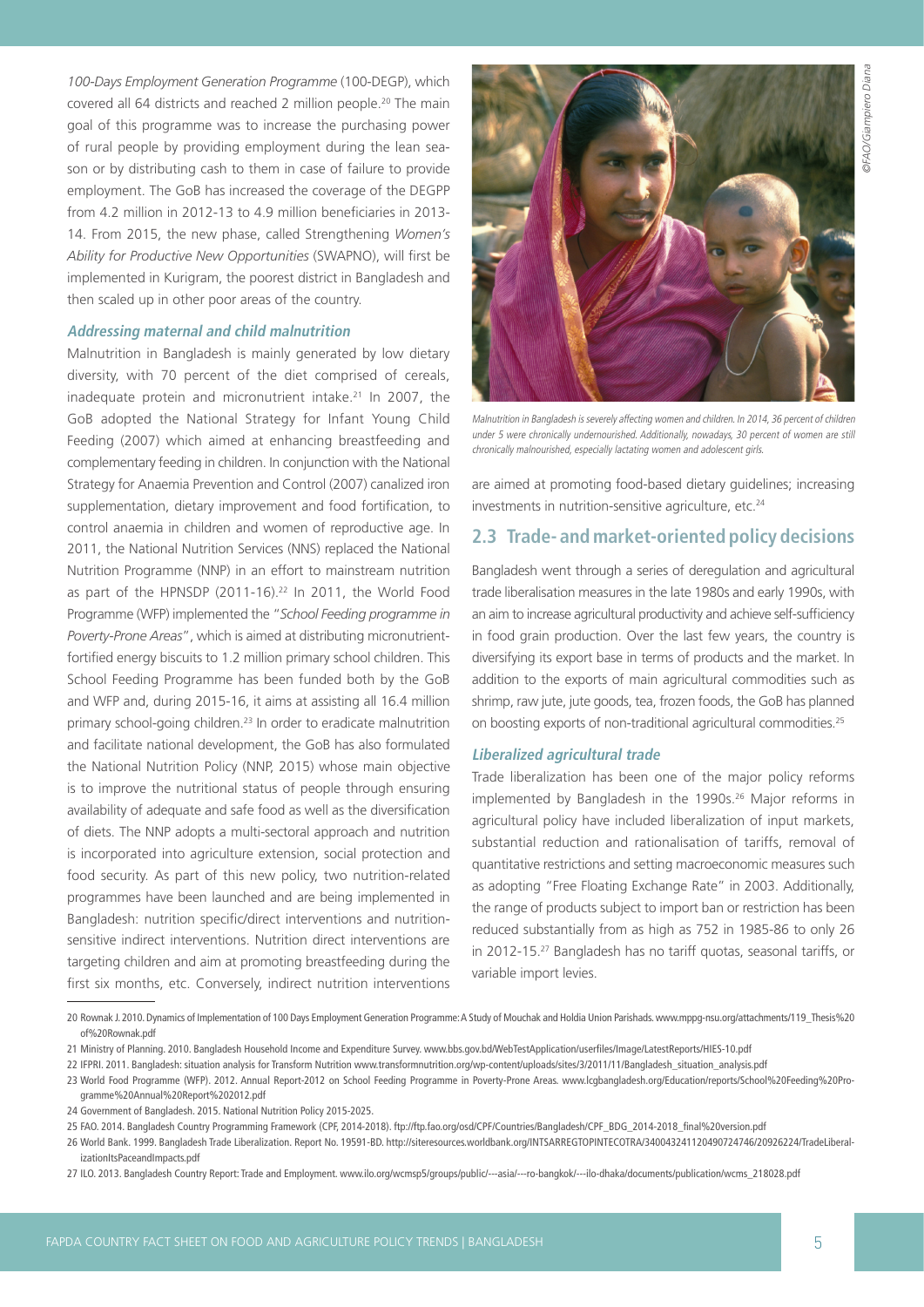### **Diversifying exports and increasing incentives**

The GoB has introduced new Export Policy (2015-18), which aims at prioritizing and attaining diversification of both export agricultural products and the market in order to increase the country's export and achieve the government's Vision 2021. The new export policy has also identified a number of agricultural commodities that will be banned from being exported such as soybean edible oil, wheat, onion, garlic, all sorts of pulses, rice except aromatic rice, ginger, flour, jute seed, as Bangladesh needs to import a lot of these products to meet its internal demand.28 With a view to transform Bangladesh into a middle-income country by 2021, the new export policy has announced that farms will have their duty and value-added tax (VAT) removed in order to increase and intensify agricultural production. With regard to the shrimp and fish export sectors, the policy has proposed tax and loan facilities in order to rehabilitate the sector and the policy will provide the shrimp' exporters with loans as working capital from banks at 9 percent interest rate. Furthermore, the new export policy has identified agro and herbal products as emerging sectors, therefore, the tea sector has been identified as a potential new area in which exports could be increased to 100 million from the current volume of 66 million a year.<sup>29</sup> Overall, the new export policy aims to generate export revenue of US\$ 60 billion by 2021.<sup>30</sup> In addition, the GoB

### has elaborated the Strategy for Export Diversification (2015-2020), which aims at broadening the export base through diversification of exports, in order to stabilize and expand export revenues as well as boost economic growth. The GoB is also providing direct cash subsidy to exports of non-traditional items on an annual basis.<sup>31</sup>

### **Implementing trade measures on rice and wheat to ensure price stability**

The GoB has articulated its policy on rice in the National Food Policy of 2006 and the National Food Policy Plan of Action (2008-2015). Since 2007–08, private sector rice imports dropped dramatically, therefore government interventions in both domestic and international rice trade scaled up. In 2007, considering the high global price of food items, GoB eliminated existing tariffs on import of various food items, including rice and wheat. To boost government procurement via import, Bangladesh has signed bilateral agreements with exporting countries (rice from Thailand, India and Vietnam and wheat from Ukraine) ensuring a set price. Nevertheless, the GoB has not imported rice for the last three years. On May 2015, GoB re-introduced a 20 percent import duty on rice to curb the decline of rice prices due to increased availability of supplies from the good 2014/15 harvest and increased imports in response to lower rice prices in the international market.

## **3. Emerging issues and challenges**

Some of the major emerging issues affecting Bangladesh, identified in the section below, are climate change, food safety and gender inequalities, which are likely to have important medium-term implications on how Bangladesh develops over the coming years. Furthermore, the need to ensure food security in the country will require adoption of new technologies in agriculture and steps to raise yield and diversification of the sector.

### **Tackling environmental and risk mitigation challenges**

Bangladesh is one of the most climate-vulnerable and disaster-prone countries in the world because of its geographic location, a flat and low-lying deltaic floodplain, as well as its exposure to various hydro meteorological hazards.32 Salinity intrusion is affecting agricultural production and is also becoming more intense and frequent. As a result, agricultural gross domestic product over 2005-2050 is

projected to decrease 3.1 percent annually.<sup>33</sup> In 2013, the GoB implemented the Weather index-based crop insurance, as a 3-year pilo t aimed at increasing the resilience of farm households to climate and natural disaster risks through safety nets against income shocks, access to credit and higher investment in agriculture.<sup>34</sup> Additionally, to operationalize the Bangladesh Climate Change Strategy and Action Plan (BCCSAP, 2009), the GoB has established in 2009 the Climate Change Trust Fund (CCTF) and in 2010 the National Disaster Management Council and the Bangladesh Climate Change Resilience Fund (the latter with support from the World Bank).<sup>35</sup> Annually, the GoB allocates around US\$ 1 billion (6 to 7 percent of its budget) on climate sensitive activities.<sup>36</sup> National policies to address climate change have been adopted over the years such as the Bangladesh Climate Change Strategy and Action

<sup>28</sup> Ministry of Commerce. 2015. Export Policy (2015-2018). [http://mincom.portal.gov.bd/sites/default/files/files/mincom.portal.gov.bd/page/e177ee18\\_f389\\_4f9e\\_a40c\\_57435cfac5b2/Ex](http://mincom.portal.gov.bd/sites/default/files/files/mincom.portal.gov.bd/page/e177ee18_f389_4f9e_a40c_57435cfac5b2/Export%20Policy%202015-2018.pdf )[port%20Policy%202015-2018.pdf](http://mincom.portal.gov.bd/sites/default/files/files/mincom.portal.gov.bd/page/e177ee18_f389_4f9e_a40c_57435cfac5b2/Export%20Policy%202015-2018.pdf )

<sup>29</sup> The Daily New Nation. 2015. New Export Policy Okayed. http://thedailynewnation.com/news/63156/new-export-policy-okayed.html

<sup>30</sup> Ibid.

<sup>31</sup> Policy Research Institute of Bangladesh. 2015. Strategy for Export Diversification 2015-2020. [www.plancomm.gov.bd/wp-content/uploads/2015/02/7\\_Strategy-for-Export-Diversification.pdf](http://www.plancomm.gov.bd/wp-content/uploads/2015/02/7_Strategy-for-Export-Diversification.pdf ) 32 Climate Change Vulnerability Index. 201[4. http://reliefweb.int/sites/reliefweb.int/files/resources/Climate\\_Change\\_Vulnerability\\_Index\\_%202014\\_Map\\_0.pdf](. http://reliefweb.int/sites/reliefweb.int/files/resources/Climate_Change_Vulnerability_Index_%202014_Map_0.pdf ) 

<sup>33</sup> USAID. 2015. USAID Office of Food for Peace Food Security Country Framework For Bangladesh FY 2015-2019. [www.usaid.gov/sites/default/files/documents/1866/Bangladesh%20\\_FSCF\\_FI-](http://www.usaid.gov/sites/default/files/documents/1866/Bangladesh%20_FSCF_FINAL.pdf )[NAL.pdf](http://www.usaid.gov/sites/default/files/documents/1866/Bangladesh%20_FSCF_FINAL.pdf ) 

<sup>34</sup> Asian Development Bank. 2013. Proposed Grant Assistance People's Republic of Bangladesh: Pilot Project on Weather Index-Based Crop Insurance. [www.adb.org/sites/default/files/project](http://www.adb.org/sites/default/files/project-document/76036/46284-001-ban-gar.pdf      )[document/76036/46284-001-ban-gar.pdf](http://www.adb.org/sites/default/files/project-document/76036/46284-001-ban-gar.pdf      ) 

<sup>35</sup> Bangladesh Climate Change Resilience Fund. [https://bccrf-bd.org/](https://bccrf-bd.org/ ) 

<sup>36</sup> [www.plancomm.gov.bd/wp-content/uploads/2015/02/11a\\_Climate-Change-and-Disaster-Management.pdf](http://www.plancomm.gov.bd/wp-content/uploads/2015/02/11a_Climate-Change-and-Disaster-Management.pdf )